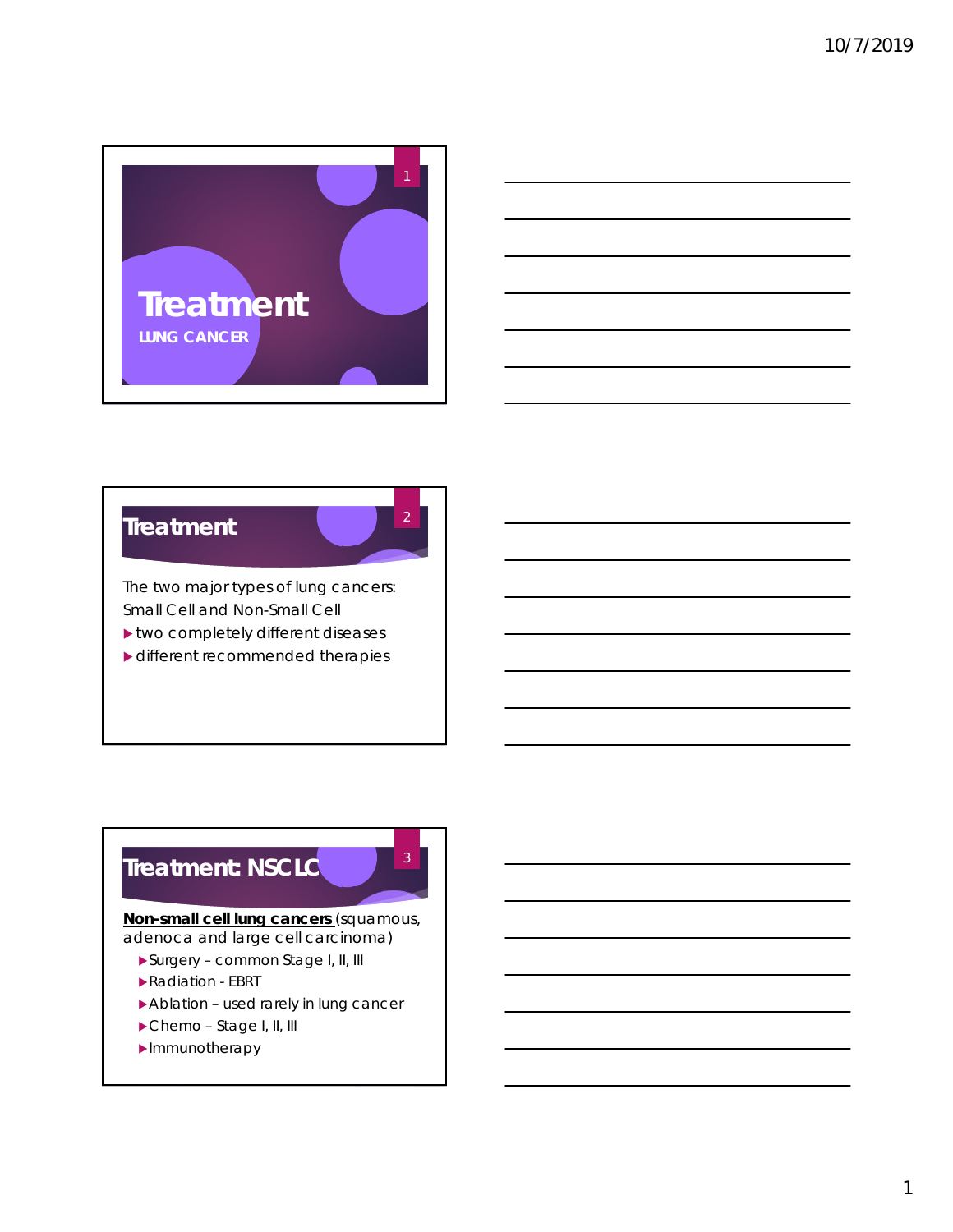









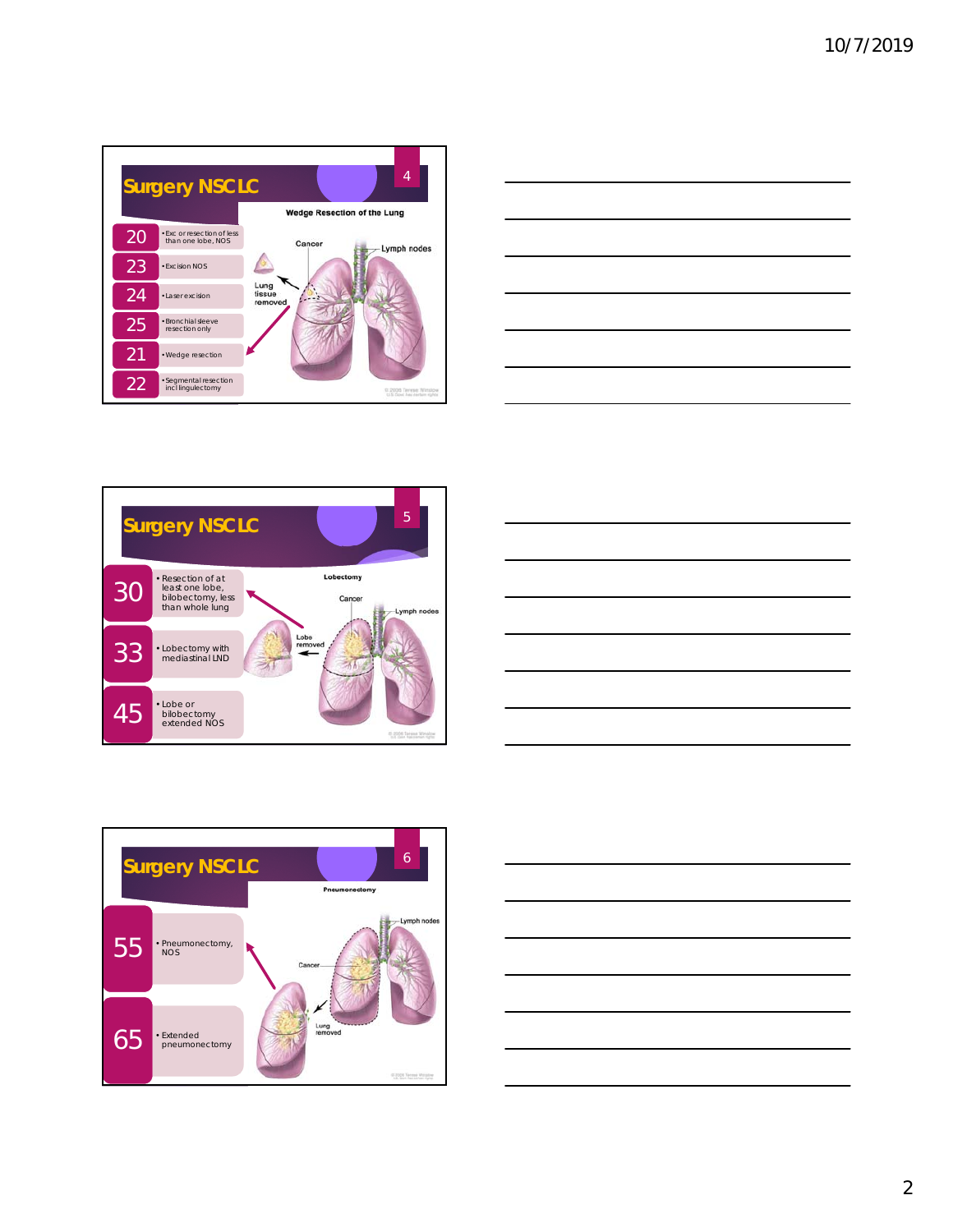## **Surgery NSCLC**

Exploratory thoracotomy

7

- Mediastinotomy
- Surgery of distant site
- Endobronchial laser surgery



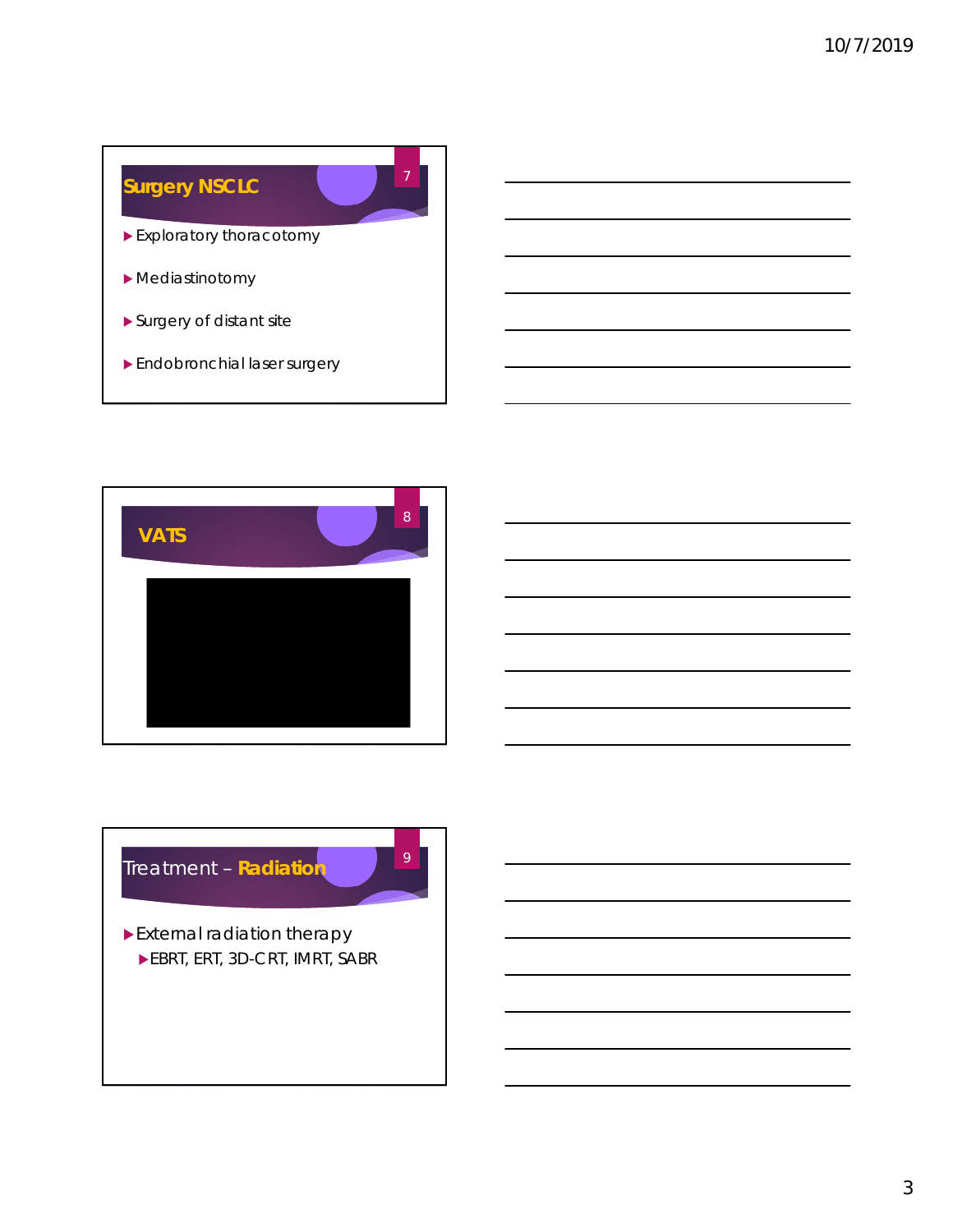### Treatment – **Radiation**

Stereotactic body radiation therapy

10

12

- External radiation therapy
- Uses special equipment
- Also called stereotactic external beam radiation therapy and stereotaxic radiation therapy



## **Treatment - Radiation**

 Palliative radiation therapy is useful in reducing symptoms from metastatic disease, such as bone pain or brain swelling.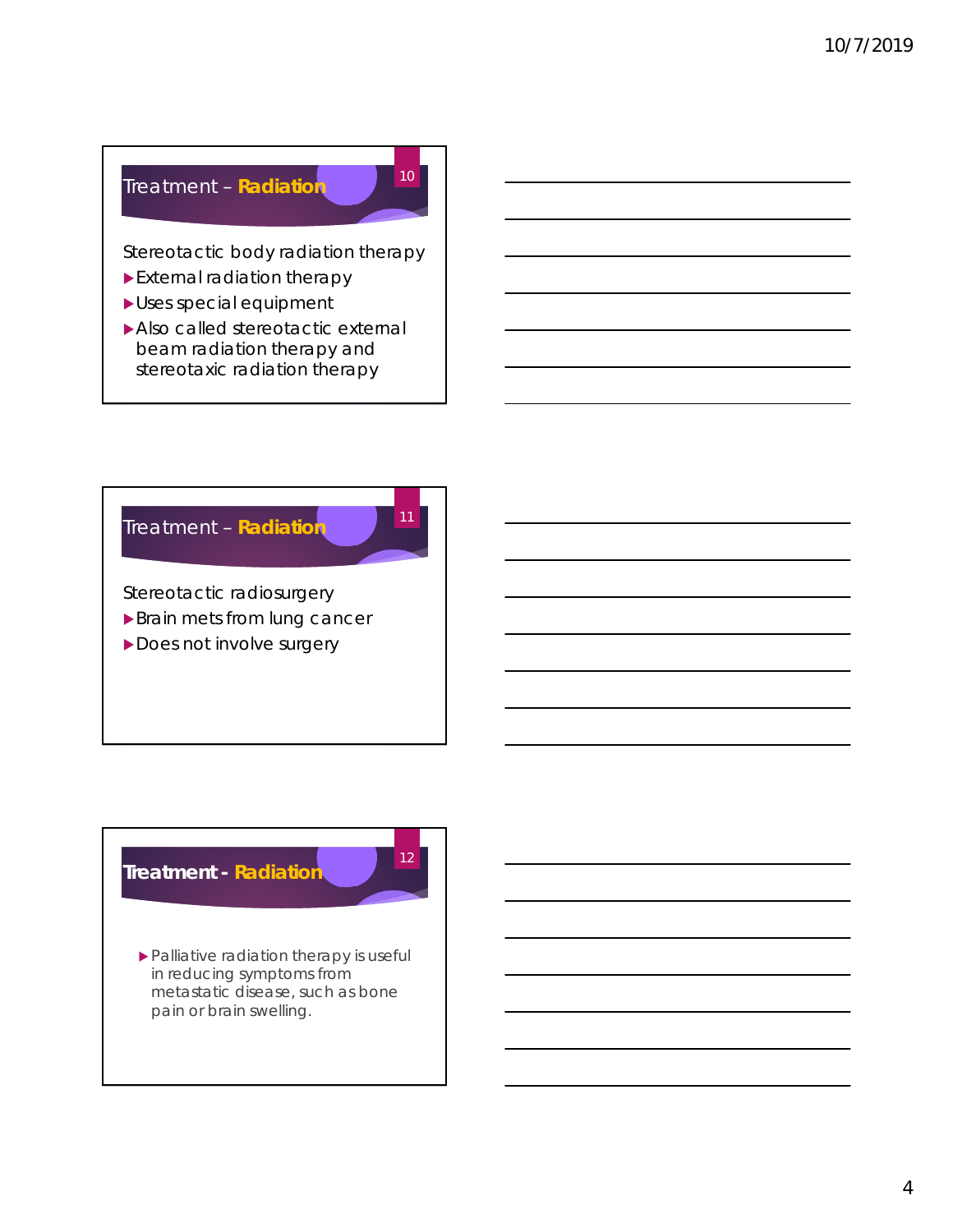



### **Treatment - Chemo**

15

Common chemo agents used to treat lung CA include:

 **Cisplatin & VP-16 (Etoposide),** with or without other agents such as vincristine, methotrexate and adriamycin. **Note: Cisplatin/VP-16** is very commonly given as 1<sup>st</sup> course Tx'ment.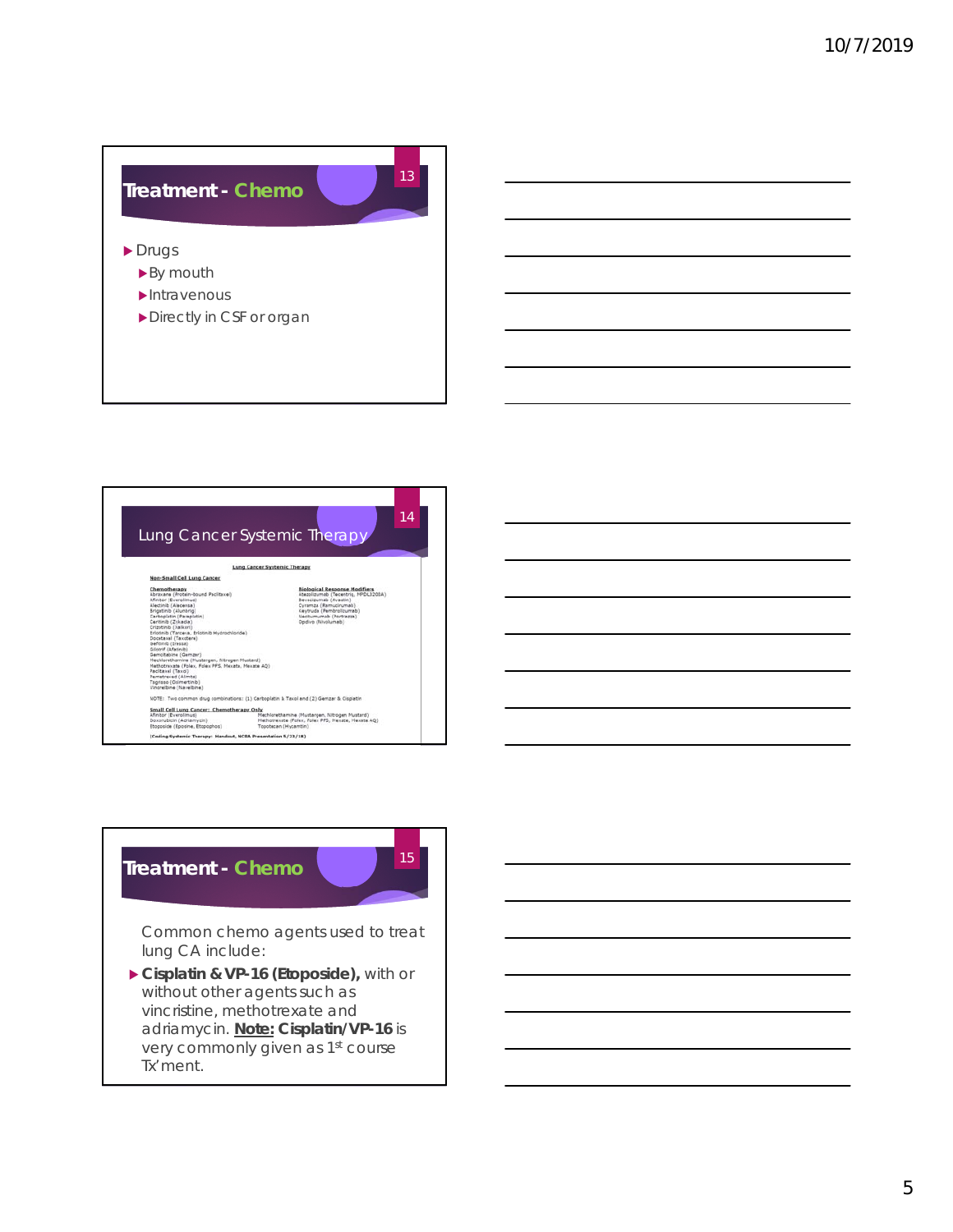#### **Treatment - Other**

Targeted Drug therapy

- Attacks specific cancer cells
- Examples: Monoclonal antibodies and tyrosine kinase inhibitors
- Used for advanced, metastatic or recurrent NSCLC



#### **Treatment - Other**

18

16

Laser Therapy Photodynamic therapy (PDT) Cryosurgery Electrocautery Watchful Waiting New types: Chemoprevention,

Radiosensitizers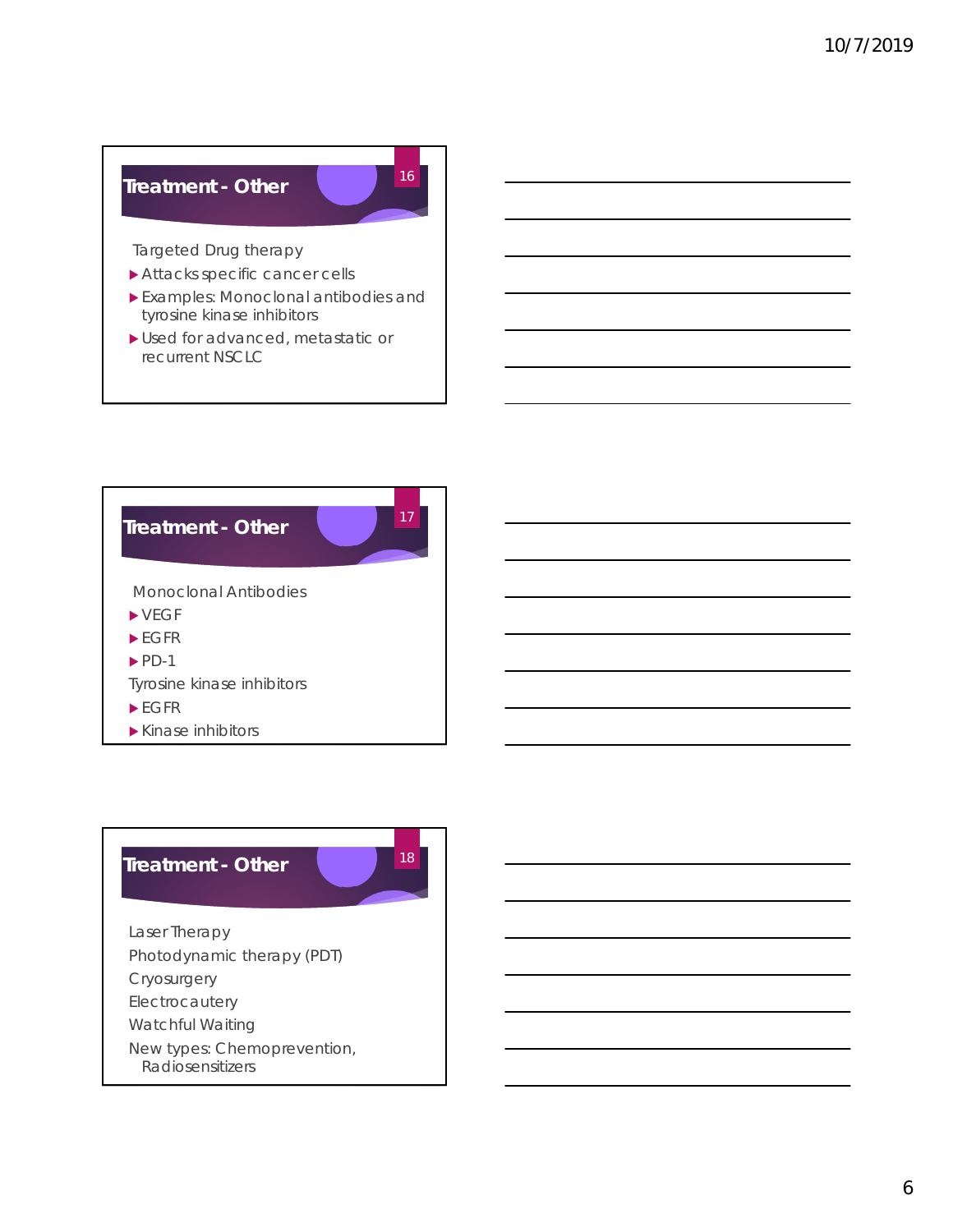## **Treatment: SCLC**

#### **Small cell lung cancers**

- respond to chemotherapy and radiation
- usually too far advanced at diagnosis for a surgical cure

19

Surgery not recommended



|            |              |                        | <b>Clinical Trials</b>                                                                                           |                    | 21                                              |                                                                                                                                                    |
|------------|--------------|------------------------|------------------------------------------------------------------------------------------------------------------|--------------------|-------------------------------------------------|----------------------------------------------------------------------------------------------------------------------------------------------------|
| <b>Bow</b> | Sevent       | <b>Station</b>         | Showing 1-12 of \$,\$81 studes 10 . * studes per page<br><b>Study Title</b>                                      | Conditions         | International                                   |                                                                                                                                                    |
|            | ü            | <b>For yet monday</b>  | Ningaritz in Continues 19th Coinverteds in EGPA Museum Atlanta Chang Comer                                       | $+$ Lang<br>Cancer | . Dog Negati<br>. Dog Octowink                  | 4 Dana Farber Cancer<br>Sustan Massachun<br>4 Manuschusetts Gene<br><b>Bastot Messachus</b><br>4 Forth Israel Deersons<br><b>Buster, Massachus</b> |
| ٠.         | $\mathbb{R}$ | Text put recording     | Trail of Taxwal Vaccine Used for Ademant Therapy in Float Reduct Cannaises Patentes 1980 Lang Cancer             | $4$ Lang<br>Cancel | . Balegial Tump Ventile                         | a Though Research Tue<br>Changeloi, Hunan,                                                                                                         |
|            |              | Renalize               | Stepped Publisher Care Stetus Early Integrated Publisher Care In Publishers 1990 Adversed Lang Camera            | $+$ Lamp<br>Cancer | . Oher Steppel PC<br>. One: Early Integrated PC | + Manuficcutty Sale<br><b>Books, Massachus</b><br>+ Chike University<br>Darkam North Carol<br>4 Chicaroly of Farmer<br>Philadelphia, Penne         |
|            | ×            | Rending                | PETICT Based Reductios for Lang Cancer (PERL)                                                                    | $+$ Lung<br>Cancel | . Other his impromising                         | 4 Second Africand Hy<br><b>Contractor</b><br>Weighes Zhaleng                                                                                       |
|            | ×            | Completed              | Lang Camer Vacche Plus Crai Sleters Supplement                                                                   | $+$ Long<br>Cancer | . Doinginal vaccine 1032-G                      | a University of Kartkork<br>Leakulor, Karkoka                                                                                                      |
|            |              | Toursman and a         | 3lists of Streent Pathetics Care in Pathers, 1980. Advanced Long Canses OF HCC 30004<br>PROTOCOL                 | $+$ Lamp<br>Cancer | . Other Stepped Fallable Care                   | · Manachusetts Gave<br><b>Books: Massachus</b>                                                                                                     |
|            | u            | Auto Auto<br>workfield | Tradement Partners in Advanced Small Coll Long Camere (NCLC)                                                     | $+1$ ang<br>Cancer | a Chiar Nov International                       | · Local Institutes<br><b>Because Spain</b>                                                                                                         |
|            | ٠            | Archive Hot<br>entered | McNamerment, Image Assista and Constalion 1998. Outcomes in Lang Cancas Scree<br>ing and Early Steps Lawg Cancer | $+$ Lung<br>Easuat | . Oher Returnshie State                         | . UT Southwestern His<br>Catter, Texas, United                                                                                                     |
|            |              | Sandara                | Early Integrated Teleforett, Version In Parson Parliam in Care for Parsons 1980 Lang Cancer                      | + Lung<br>Cancer   | 4 Ohio Schneith<br>. Oher inpercent             | + University of Alabam<br><b>Strengton Autor</b><br>a Chryllinger<br>Los Angeles, Californ<br>· Chiversky of Californ                              |